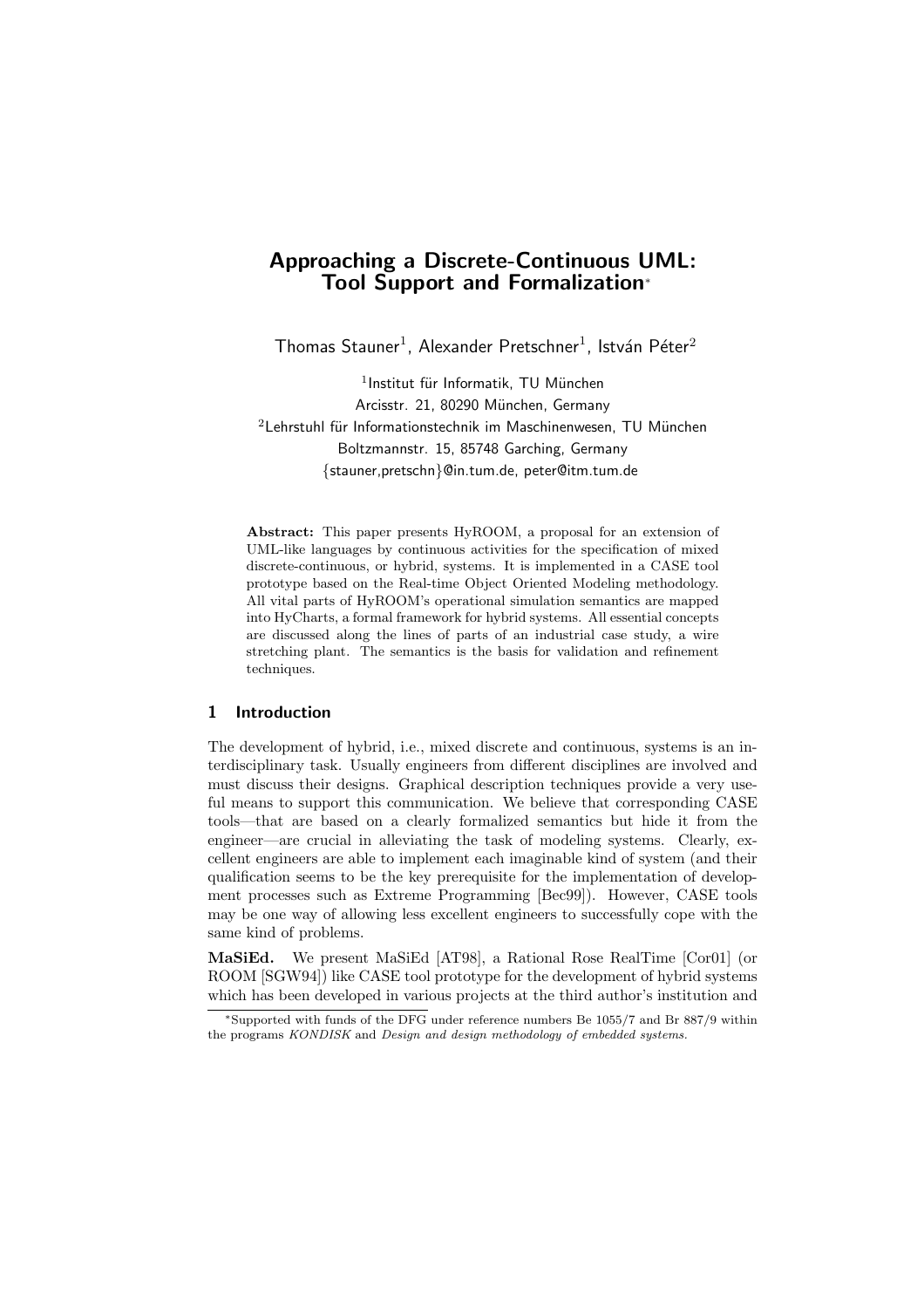which integrates description techniques for both discrete and continuous systems. These include structure diagrams for the architectural view as well as extended state machines and continuous block diagrams for the specification of the behavioral view on system components. HySCs [GKS00], a hybrid variant of UML's Sequence Charts [Gro00] that allow for the description of use cases or exemplary component interactions, are being integrated into the tool.

MaSiEd differs from popular tools for the development of hybrid systems(e.g., Matrix<sub>X</sub>/BetterState, Matlab/Simulink/StateFlow, Statemate/VisSim) in that its hybrid notations allow for an *integrated* development of hybrid systems. In Matlab/Simulink, for instance, components are either discrete or continuous rather than both. Their focus clearly is on continuous systems. Discrete switches from one continuous behavior to another (e.g., different modes of friction) have to be modeled explicitly in the continuous components (block diagram) as well as in corresponding discrete components (defined by state machines). In contrast, MaSiEd allows for the integration of continuous behavior into states rather than entire components. Furthermore, its underlying object oriented design principle supports re-use of components as well as the dynamic creation of system components (capsules). The paper illustrates how the different description elements are used in a large industrial case study, a wire stretching plant.

Semantics. For the development of safety critical systems, the use of formal methods and notations is the prerequisite for mathematically proved assessments of a system's properties (e.g., model checking for discrete systems, or the determination of Eigenvalues for stability analysis in the case of continuous systems). For mixed discrete and continuous systems, there are only few verification techniques yet (e.g., HyTech [ACHH93]). For the applicability of future integrated verification techniques, a common formal semantics is mandatory. A development process that is based on a notion of iteratively refining a system's design also profits from a formal semantics. Checking consistency of a refined model with a more abstract model can be based on the definition of correct refinement relations [Bro99]. Determining the correctness of such relations is impossible without a formal semantics. Machine support for sound refactoring [Fow99] (of hybrid system models) also requires a formalized semantics. Furthermore, the relationship between continuous parts of the model and their discretized counterparts for simulation and implementation can only be established with such a clear semantics. In addition, tool couplings cannot be done without matching the respective semantics.

We advocate the use of formal descriptions starting already in early design phases (requirements capture). For hybrid systems this requires formal hybrid description techniques: The use of separate discrete and continuous notations would require a partitioning into discrete, continuous, and remaining hybrid subsystems that is not adequate in early development phases where abstract models are desired [PSS00]. However, as stated above, this is the case with existing tools or tool couplings which are not suitable for early phases but rather for system design; but even in systems design their use suffers from imprecise, ambiguous, and complex semantics. No formal semantics for tool couplings are given anyway. This is why we chose to complement the description of MaSiEd with a mapping of all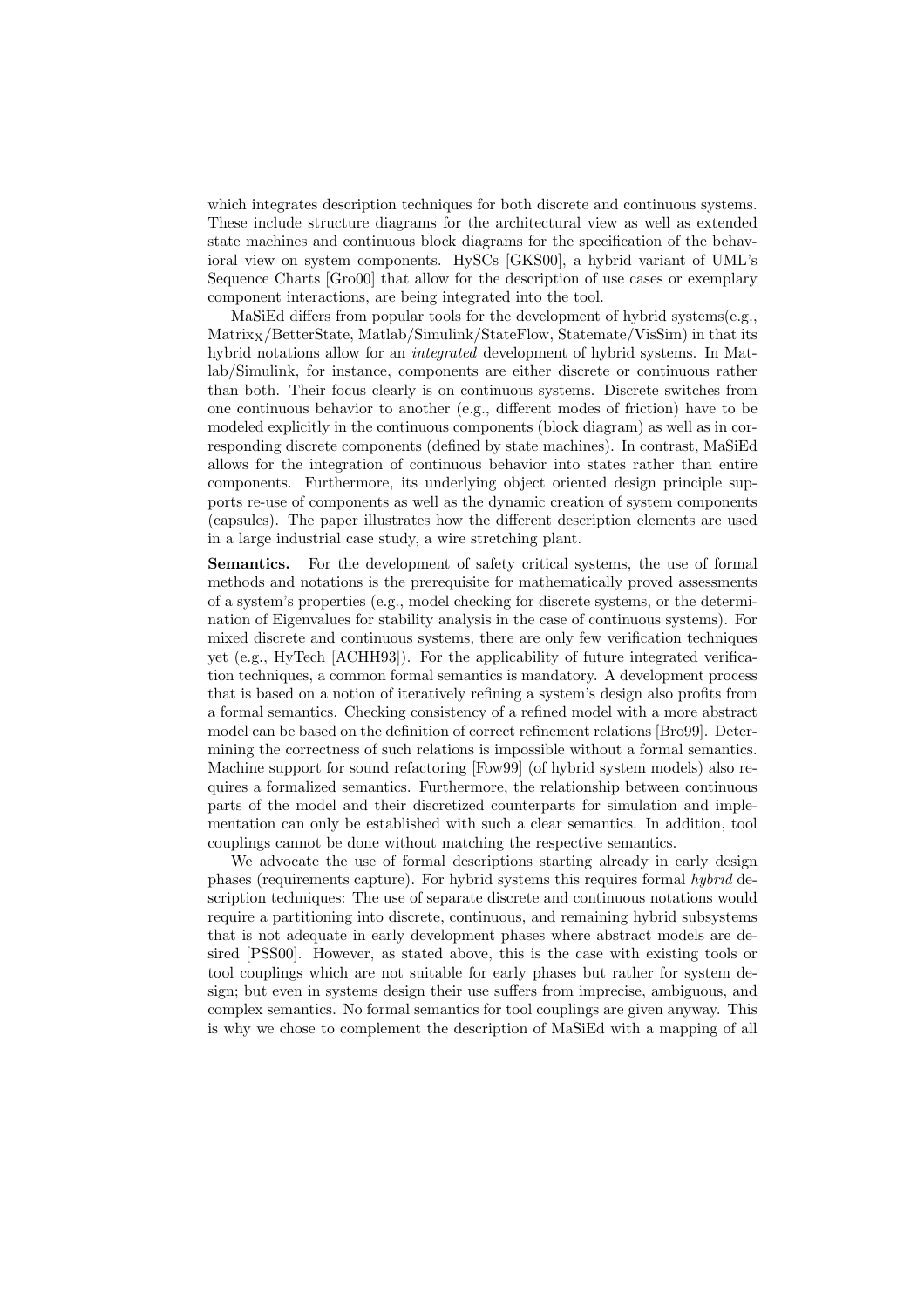its vital parts into HyCharts [GSB98a], a framework for hybrid systems based on a denotational semantics.

Contributions. This paper's contributions are the presentation of a CASE tool for hybrid systems, MaSiEd, and the clear definition of a formal semantics for this tool. The semantics forms the basis for (automated) verification/validation techniques, for refactoring/refinement, and for establishing a relationship between a continuous model and its discretized refinement for simulation as well as implementation purposes.

Related work. Apart from the tools for hybrid systems already mentioned above, there is plenty of work on simulation packages for hybrid systems (see [Mos99] for an overview). Often these packages offer convenient, sometimes application specific, graphical description techniques, but usually no formal semantics is defined for them. There also are simulation tools with a strong formal background. These, however, put less emphasis on visual specification. The ongoing work on the Charon system is an exception here, as it targets formal, visual specification as well as simulation  $[AGH^+00]$ . A first approach towards a hybrid version of Statecharts can be found in [KP92]. The operational semantics given there, however, does not fully support hierarchy. In particular inter-level transitions and hierarchic specification of continuous activities are not possible. More work on semantics for hybrid systems can be found in [GNRR93]. Some very interesting approaches include [LSVW96] and the popular hybrid automata [ACHH93] for which there is some tool support and also a visual notation. Unfortunately, their practical use strongly suffers from a lack of modularity [MS00]. A central issue of our work is the research for a convenient modeling methodology for hybrid systems which is suitable for practice and can be put on a formal basis. Therefore, most of the work cited above is complementary to our approach, either dealing with the modeling and simulation of hybrid systems, or with formal models for them. An exception is the work in the context of [FNW98] where UML's class diagrams are extended for hybrid systems and coupled with Z specifications.

Structure. The remainder of this paper is organized as follows. After describing the CASE tool itself, we illustrate the used description techniques by referring to parts of a wire stretching plant that has been modeled with MaSiEd. Finally, we describe the mapping from MaSiEd models into the formal HyChart notations. Please note that the paper assumes some familiarity with UML, Rational Rose RealTime or ROOM. Technical details of this work may be found in [SPP01].

#### 2 MaSiEd (Machine Simulator/Editor)

MaSiEd is a CASE tool for modeling, simulating and analyzing the I/O behavior of general discrete, continuous, and hybrid systems. More particularly, it has been tailored to the needs of modern (field bus based) manufacturing systems with the aim of testing (by simulating) the associated PLC (programmable logic controller) software. This tailoring becomes apparent w.r.t. two characteristics. First, comprehensive libraries for components occurring in manufacturing plants exist.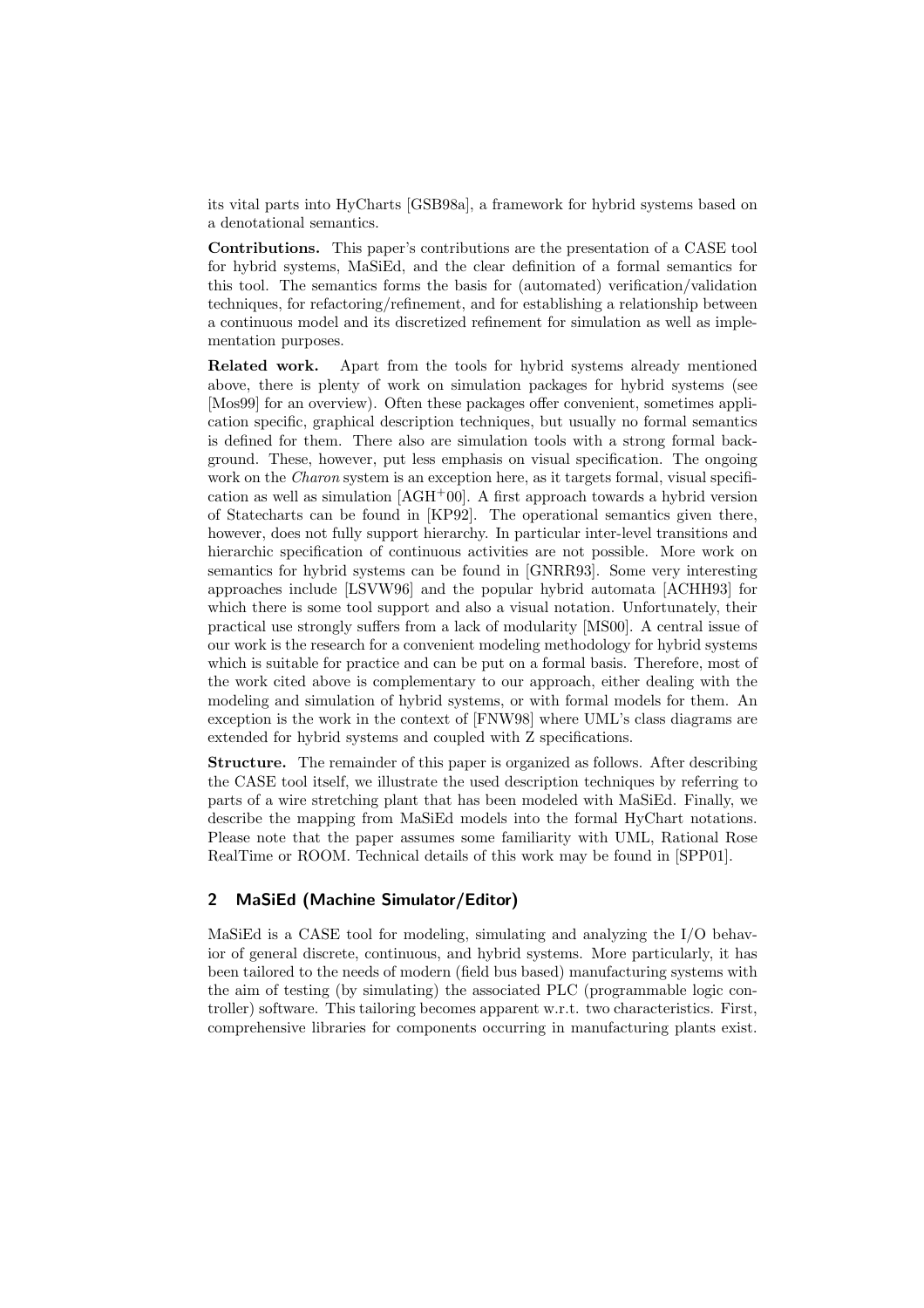Second, the simulation infrastructure allows the coupling of the simulation with PLC hard- and software. The modeling features themselves are also applicable to other hybrid domains, but favor systems were the discrete complexity dominates.

The possibility to create virtual machine models of manufacturing plants is a prerequisite for PLC tests. These tests are carried out during all phases of the machine development, in parallel with the mechanical construction using Simultaneous Engineering as guiding principle. The economic development of simulation software that assures signal compatibility at the interface with the PLC needed a special modeling language with support for (1) both event-discrete and timecontinuous modeling, (2) efficient modeling capabilities by supporting the reuse of existing machine component libraries, and (3) acceptance in the machine manufacturer domain. Modern manufacturing systems are compound systems with elements from different physical disciplines, e.g. mechanics, hydraulics, and electrical engineering, combined with controllers. In order to obtain the required expressiveness of the modeling language, different methodologies have been combined.

Modeling discrete systems The I/O behavior of modern manufacturing systems can be characterized as a mainly event driven discrete behavior (with incorporated continuous behaviors; the focus, however, is on discrete systems which decreases the adequacy of tools such as  $Matrix<sub>X</sub>$  that focus mainly on continuous parts). The MaSiEd CASE tool enables one to model reactive systems using paradigms of the UML and further ideas for real-time systems present in Rational Rose RealTime and ROOM [Cor01, SGW94].

The primary constructs used in MaSiEd are: capsules, protocols, ports, connectors, and state machines, and they are used to model architectures consisting of hierarchies of communicating concurrent components. A capsule is a concurrent active object that hides its implementation from other capsules in its environment. Fig. 2, left, shows an architecture diagram where capsules are depicted as boxes. A capsule's interface consists of so-called ports through which it can communicate with other capsules. The type of a capsule is defined by its ports (and the respective protocols) that appear on the capsule's outside. Capsules can be assembled into complex structures by interconnecting their ports with communication channels called bindings (Fig. 2, left).

At least bottom-level capsules are associated with a behavior. They can initiate activities by sending messages as well as responding to external messages. Their behavior is specified by extended state machines with hierarchic states, but unlike Statecharts [vdB94] without parallel composition of states: Parallel composition is defined using architecture diagrams like in Fig. 2, left. The behavior of a capsule is always in one of two modes: it is either waiting for an event to occur or it is busy processing an event. All events are represented by the arrival of messages. When an event is received, it may cause a transition of the behavior from one state to another. While executing the transition the behavior may undertake a set of detail-level actions, including sending messages to other capsules.

With the exception of initial transitions that can be used whenever a new behavior must be initialized, all other transitions are triggered by events. The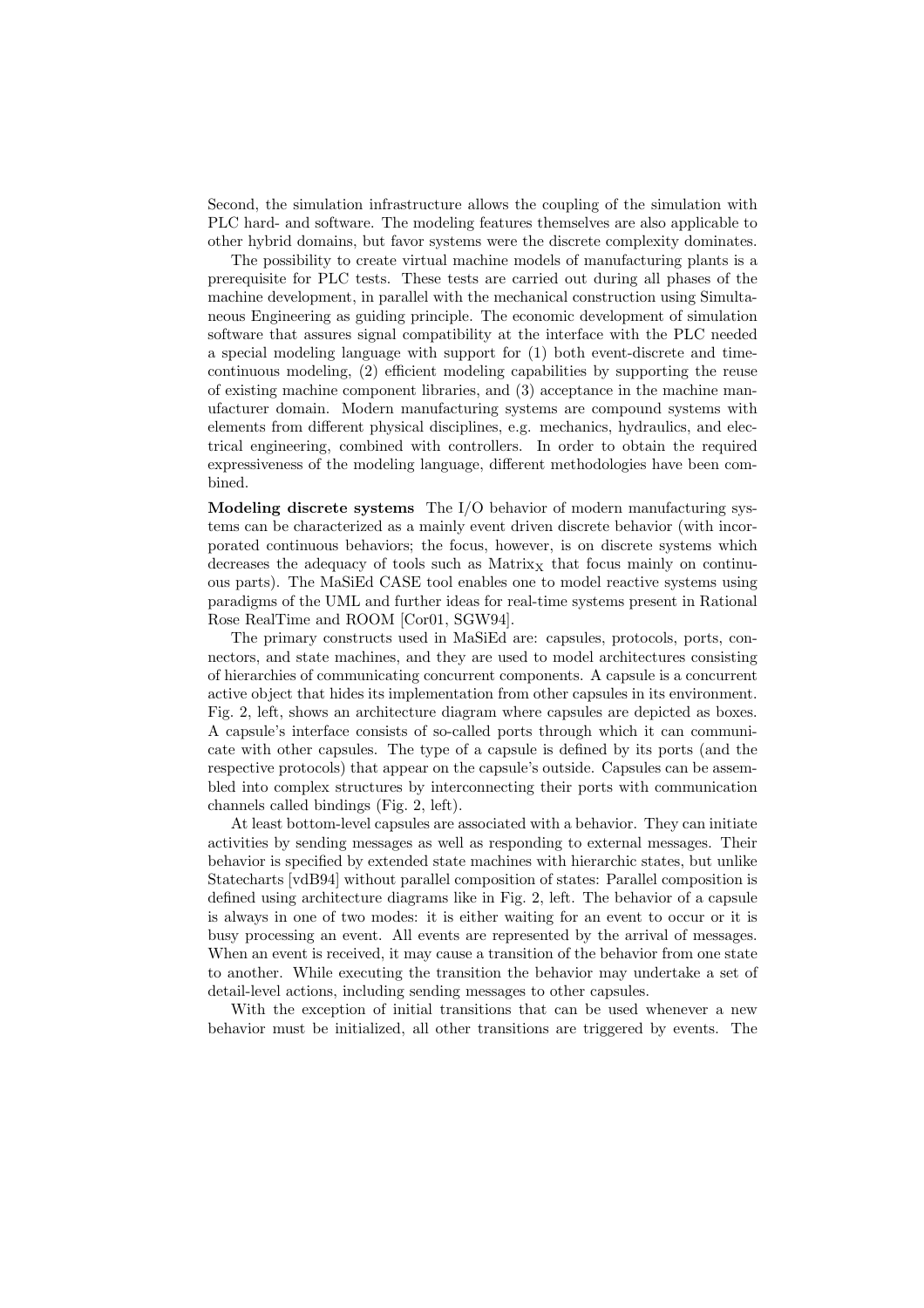trigger specification of a transition may include an optional guard condition that can be used to refine triggering specifications. As the development progresses, more details have to be added. Detail level specifications occur in the form of action code in transitions of state machines. The transition code as well as triggering events and condition are specified in C++ systan in MaSiEd. In order to be able to treat transitions between different hierarchic levels in the state machine in a modular way the concept of transition points, as introduced in [SGW94], is included in MaSiEd. They split interlevel transitions into segments such that each segment clearly pertains to exactly one hierarchic level.

Modeling continuous and hybrid systems. Even though the I/O behavior of most modern manufacturing systems can be mainly characterized as an event driven discrete behavior, there are also subparts which are most adequately modeled in a continuous/hybrid manner. We therefore extended the notations adapted from Rational Rose RealTime by using the mechanism of UML stereotypes to obtain our  $Hu$ ROOM modeling language.

The primary concepts added are block diagrams and state activities. These concepts can be used to model hierarchies of communicating concurrent hybrid components. In order to support the modeling of continuous subsystems we adopted the block diagram notation (e.g., Fig. 2, bottom right) used in control theory. The block diagram notation is a widely used formalism for modeling, simulating, and analyzing dynamic systems. Continuous-time block diagrams basically represent systems of differential equations. In MaSiEd, differential equations and difference equations can be formulated graphically in a hierarchical manner using drag and drop operations (library support). Note that block diagrams are a means for architectural specifications of continuous systems. MaSiEd state machines are enhanced with the concept of continuous activities via these block diagrams: Fig. 2, right, shows such an extended automaton with a hierarchic state (OK) and a continuous activity in its substate WIND. Variables assigned to connectors in the block diagram associated to the activity can be evaluated in the transition conditions belonging to the respective state. Different capsules in a model may be multi rate, i.e., updated at different rates.

Modeling and simulation infrastructure. MaSiEd provides a graphical design interface where hierarchical block diagrams and HyROOM models with inheritance can be edited in the same environment. Inheritance on both the structural and behavioral level provides a basis for reuse. It is also possible in the same modeling environment to capture the system requirements using HySCs (hybrid Sequence Charts, [GKS00]) and later to use the captured requirements for validating the model. Model data are stored in a repository. MaSiEd includes an incremental model compiler to translate HyROOM models into C++ source code programs that are then compiled to run on a ROOM virtual machine [SGW94]. A DDE interface to Matlab/Simulink enables the use of an automatic C program segment generation based on Matlab Real-Time Workshop and the evaluation of the continuous models in the early stages of the development. The fully automatically generated model-specific code uses various run-time services and is linked with precompiled Run-Time System libraries (MicroRTS, developed by ObjecTime Ltd.).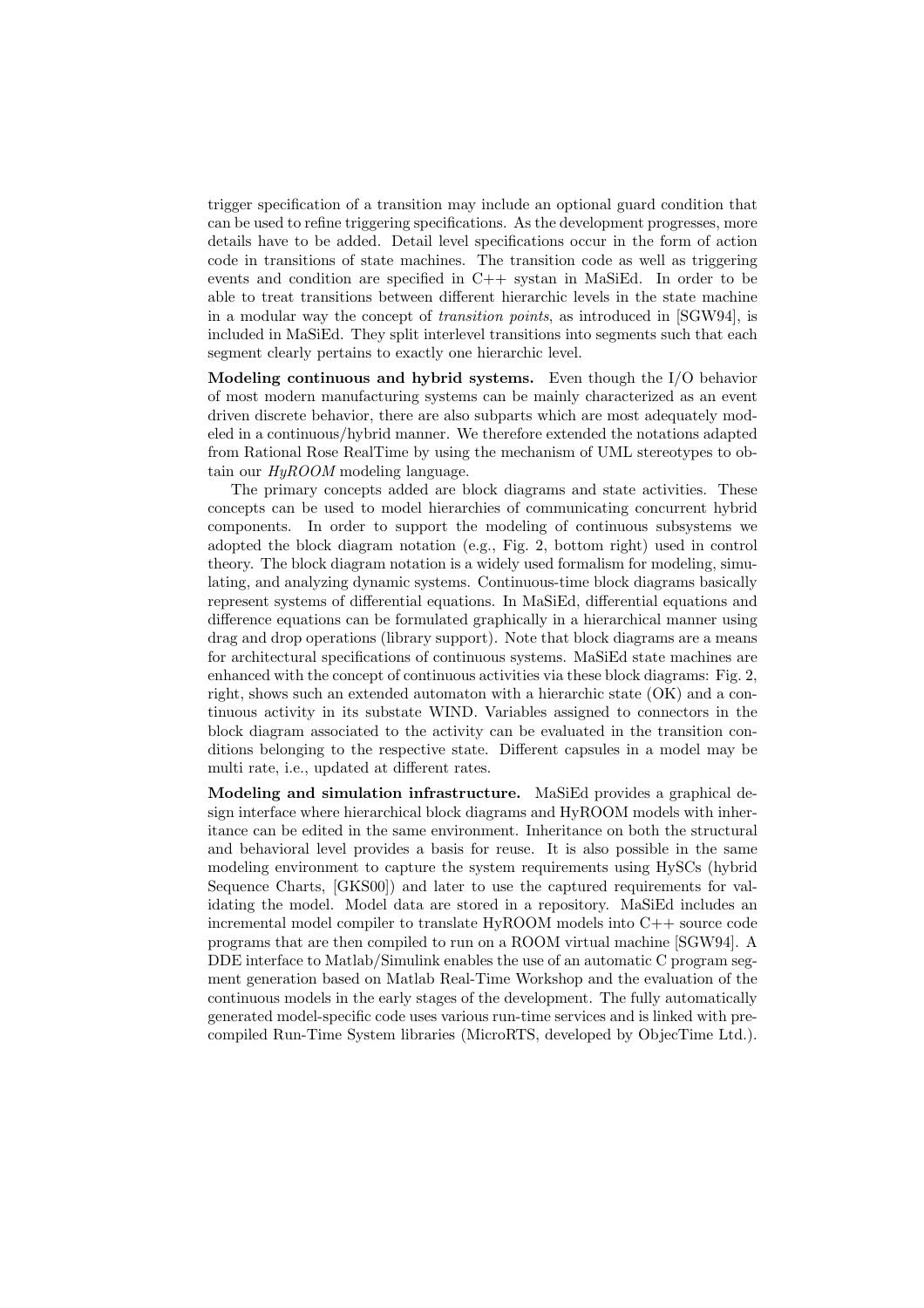The compiled model can be downloaded from the developing environment to a target computer running VxWorks or RTLinux.

## 3 Example: Wire stretching plant

This paragraph describes parts of an industrial case study [PPS00] to illustrate the HyROOM language. The system in question is a wire stretching plant, and its main purpose is to wind wire on reels. The case study was done in order to test the discrete process control; the actual PLC has been connected to MaSiEd for this purpose. After briefly explaining the overall system, we concentrate on the part of it which has been modeled in a hybrid manner.

Structure. The wire plant's overall structure is as follows. The environment produces wire that enters the system at a variable speed. This wire has to be wound up on a reel. The turning reel's velocity has to be almost equal to the incoming wire's velocity in order to guarantee a homogeneously wound wire. It's velocity is controlled by a device between reel and environment, called the dancer, that consists of a set of



Figure 1: Dancer

pulleys the wire runs over (Fig. 1). Not all of the pulleys are fixed so that the wire's velocity is dependent on the rate of change of the vertical position of the loose pulleys in this device. The position of these loose pulleys is a measurable magnitude that allows to deduce the wire's speed behind the dancer.

Once a reel is totally wound up it has to exit the system. This is achieved by a table that brings a new (empty) reel in position after the full one has been put on a belt by this very table. This is a complex, mostly discrete process that involves moving the table, fixing the new wheel on the motor's axis, cutting the wire, and making the new reel turn. This part of the system is omitted here for brevity's sake.

In addition to hydraulic aggregates that fix a (turning) reel on the axis of the associated motor the last main component of this system is the PLC part with roughly 180 I/O ports. Hydraulic aggregates and PLC are also not considered further here.

Hybrid subsystem. This paragraph's focus is on the hybrid subsystem which consists of the dancer, the DC motor for driving the reel, and the controller connecting the DC motor with the dancer. Its basic structure is depicted in Fig. 2, left. The system's input is the wire's continuously changing input velocity,  $v_{in}$ . The system communicates discretely with the PLC via port pPLC, and with the reel control via port *pReelCtrl*. The reel control takes care of exchanging a full reel in the system for an empty one.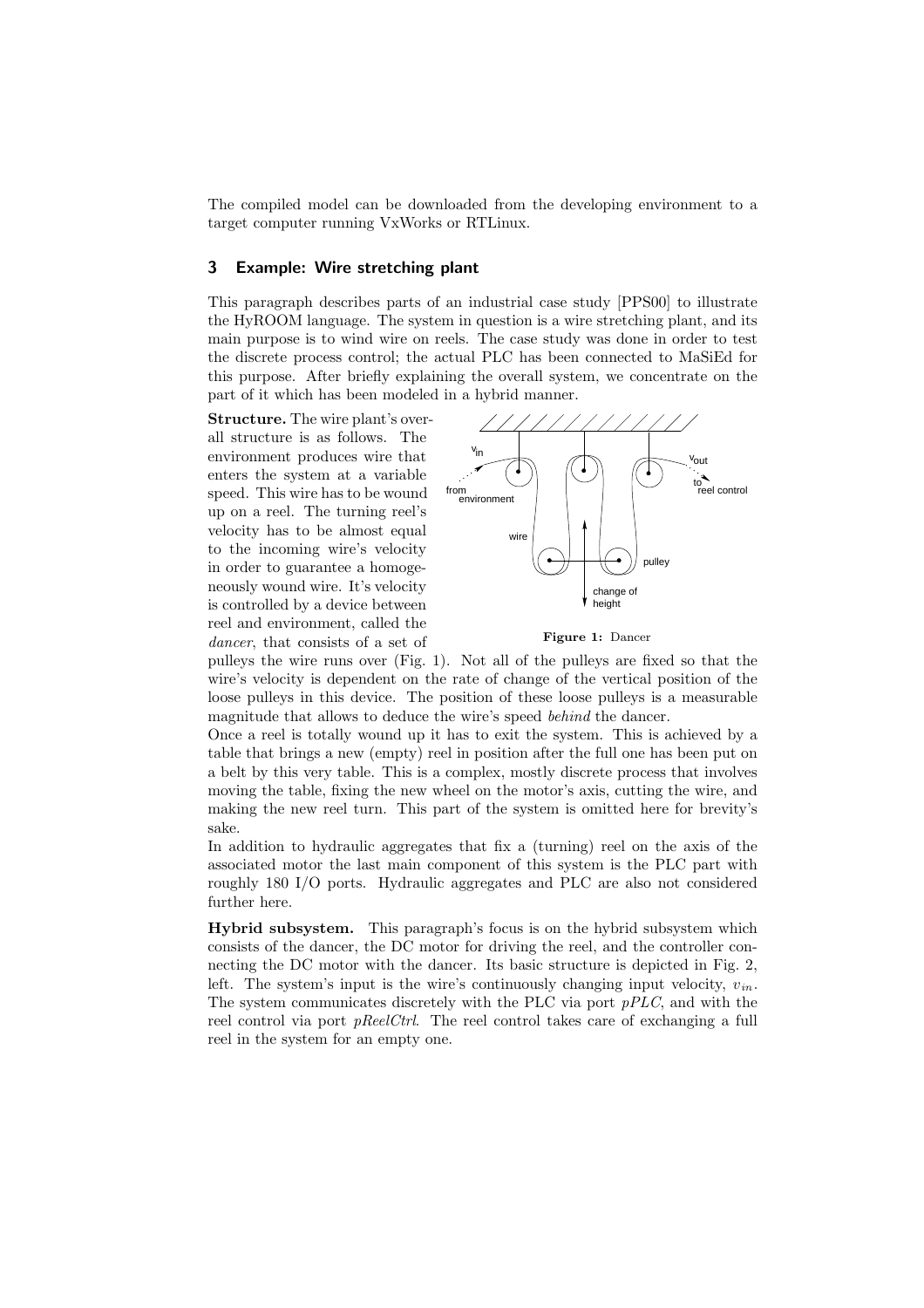

Figure 2: Hybrid subsystem's architecture and reel's behavior

A typical use case for the normal operation mode is as follows (space restrictions prevent us from graphically specifying it with a hybrid Sequence Chart [GKS00]; see [PPS00]): First, an empty reel has to be inserted in the system (state change). Once the change is done, the threading process starts; the wire is put onto the new reel, and it is cut from the old one. If this process successfully completes, the actual winding process is initiated; compared with the change state, its main characteristic is a relatively high velocity of the reel. When the reel is coiled up, the PLC re-initiates the process of changing the reel by moving the full one out of the system and bringing an empty one in position. This overall process should be repeated perpetually. Note that this is just one use case where the possible existence of errors has been ignored.

Besides an error state, there are two states describing the dancer's behavior (compare with hierarchic state OK in the reel's state machine in Fig. 2). It can either be in a *winding state* where the wire's output velocity,  $v_{out}(t)$  should be controlled to be equal to its input velocity,  $v_{in}(t)$ . The change of the loose pulleys' height,  $h$ , makes the dancer contain more or less wire, and it thus acts as a buffer the inertia of which is needed for controlling the reel's angular speed. Remember that the task is to wind the wire in a homogeneous manner - this can be achieved if the reel rotates as fast as the wire enters the system. In this state the relationship between h,  $v_{in}$ , and  $v_{out}$  is given by  $h(t) = \int_{t_0}^{t}$  $v_{in}(\tau)-v_{out}(\tau)$  $\frac{(T)-\nu_{out}(T)}{2\cdot n_{pulleys}}$ d $\tau + h_0$  where  $n_{pulleys}$ denotes the number of loose pulleys in the system. If the reel is full and has to be exchanged, the wire has to move at a very slow speed,  $v_{min}$  (it actually never really stops). This is achieved by moving the loose pulleys downwards, and the dancer is being filled up with wire (state changing). This state comprises (a) ejecting the full reel, (b) cutting the wire, and (c) moving an empty reel in position. Note that the dancer's state machine has not been depicted here; it resembles the reel's one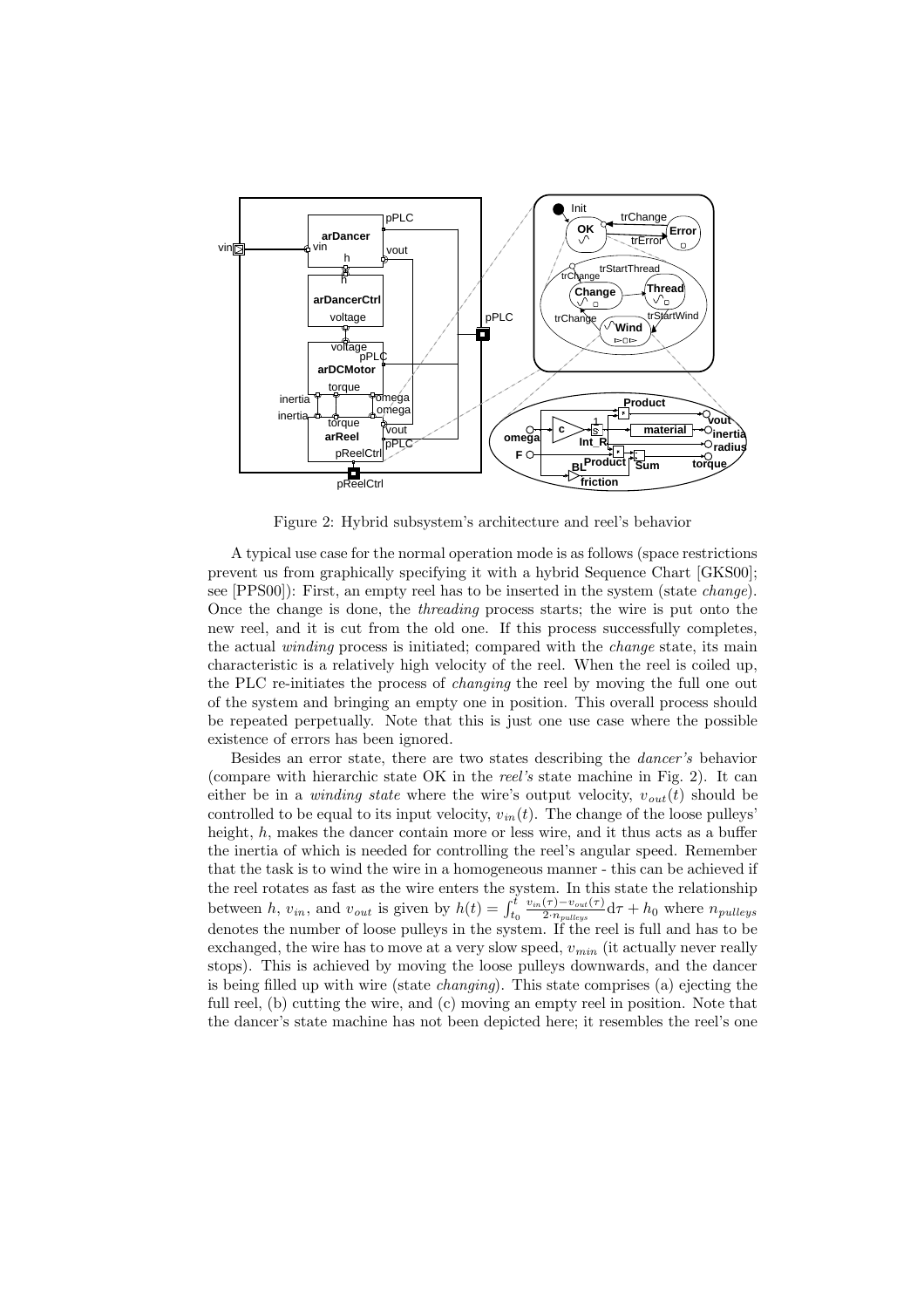(Fig. 2, left). The fact that many components in a hybrid system share an almost identical control-flow structure (in terms of states) seems to be a common feature of modeling based on architecture diagrams (e.g., [PSS00]), not only for hybrid systems. We found that MaSiEd's inheritance mechanism is helpful here to avoid redrawing such similar model parts.

The last hybrid component of interest is the reel itself. Given the wire's input velocity, it keeps track of the reel's inertia, its torque, and its continuously growing radius (wire is being wound up),  $R(t)$ . It also yields the wire's output speed which is described by the algebraic constraint  $v_{out}(t) = R(t) \cdot \omega(t)$  and fed back into the dancer. If the reel is turning, its radius changes according to  $R(t)$  =  $\int_{t_0}^t c \cdot \omega(\tau) d\tau + R_0$  where c is a factor determined by the wire's physical properties. Fig. 2, bottom right, shows a Simulink block diagram for these formulas. It is associated with state wind in Fig. 2, right. The integration takes place in the block labeled  $\frac{1}{s}$ . F is the force the wire applies to the reel, and  $B_L$  is a friction constant. If the reel's radius changes, its mass also does. This is why in addition to the radius and  $v_{out}$  there are two further outputs for torque and inertia.

# 4 HyCharts in a Nutshell

The modeling concepts underlying HyROOM are very similar to those introduced in the formal specification technique  $HyCharts$  [GSB98a, GS98]. Like HyROOM, HyCharts were invented as an adaption of concepts from the UML, Rational Rose RealTime and ROOM to hybrid systems. However, while the emphasis of Hy-ROOM is to provide a tool environment for modeling and simulation, the work on HyCharts aims at providing a clear, modular formal semantics for the proposed hybrid description techniques. HyCharts consist of two graphical, modular description techniques.  $HyACharts$  (e.g., Fig. 3) are used for the specification of the system architecture and  $HySCharts$  for the specification of the behavior of a hybrid system's components. Very similar to HyROOM's state machines, HySCharts are an extension of ROOM-style hierarchic state machines by continuous activities that are associated with control-states. HyCharts regard a system as a network of components communicating over directed channels in a time-synchronous way.

**Semantic domain.** Mathematically, components  $Cmp$  are total relations on input and output trajectories,  $Cmp \in \mathcal{I}^{\mathbb{R}_+} \to \mathcal{P}(\mathcal{O}^{\mathbb{R}_+})$  where  $\mathcal{P}(X) = \{Y \subseteq X \mid$  $Y \neq {\{\}}$  and for any set M, the set  $M^{\mathbb{R}_+}$  stands for the set of functions from the non-negative real numbers  $\mathbb{R}_+$  to M that are piecewise Lipschitz continuous, where Lipschitz continuity is extended to tuples of functions in the natural way. For functions with range different from R this requires that they are piecewise constant. The modularity of HyCharts results from the interface concept for components with its clear distinction between inputs and outputs. The type of  $Cmp$  defines that there is a set of possible outputs for each input, which allows us to express nondeterminism. Note that using a time synchronous model ensures that  $(A \times$  $B^{\mathbb{R}_+} \cong A^{\mathbb{R}_+} \times B^{\mathbb{R}_+}$  (isomorphy), which we will use occasionally.

Hybrid computation. Each component which is specified by a HySChart is implemented by a hybrid machine, as graphically shown in Fig. 3 as a Hy-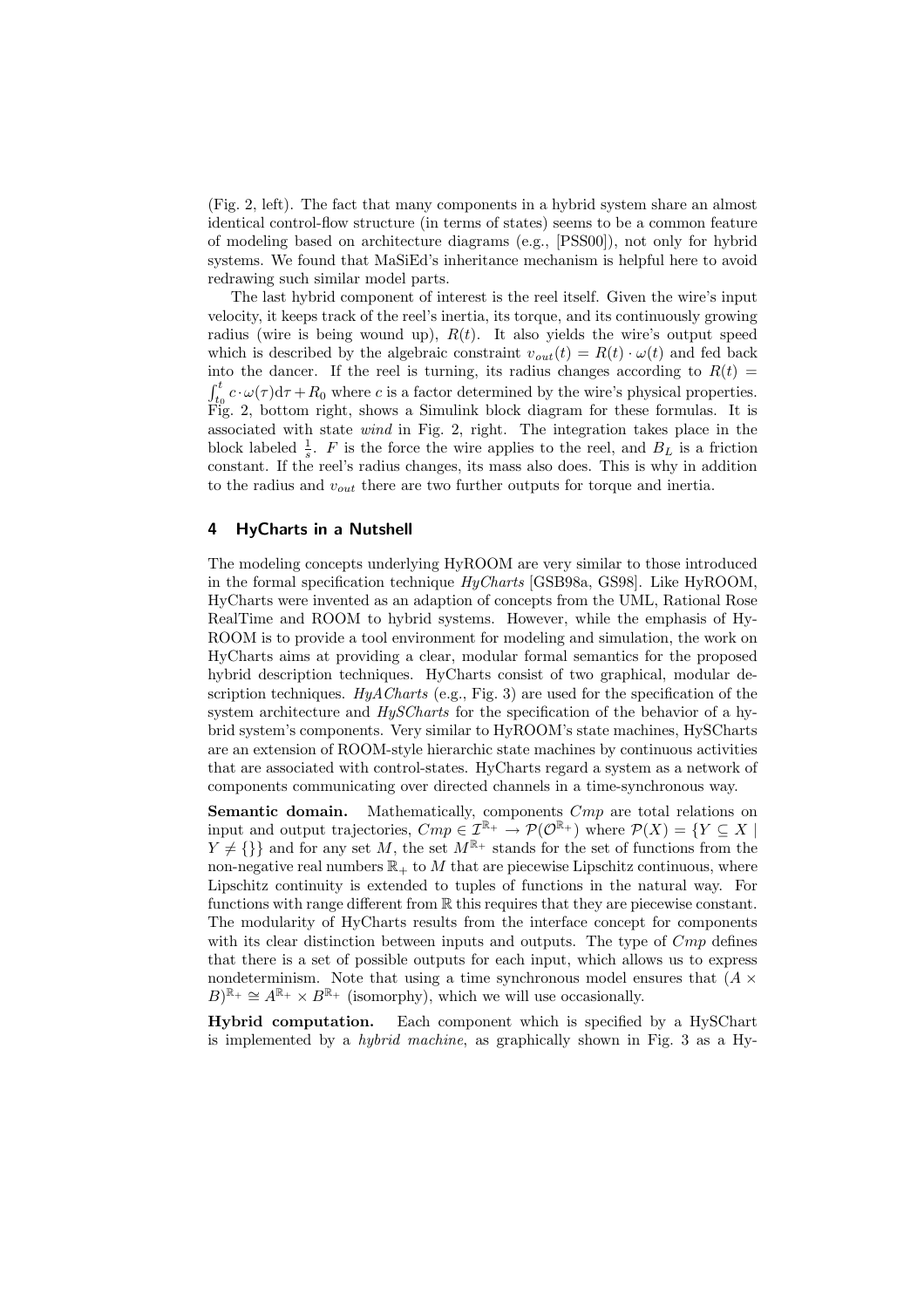AChart.<sup>1</sup>This machine consists of five parts: a time extended *discrete* (or combinational) part  $(Com^{\dagger})$ , an analog (or continuous) part  $(Ana)$ , a feedback loop, an infinitesimal delay  $(Lim_z)$ , and a projection  $(Out)$ . The labels at the channels indicate their types. The feedback models the state of the machine. Together with  $Lim<sub>z</sub>$  it allows the component to remember at each moment of time t the input received and the output produced "just before"  $t$ . Mathematically,  $Lim<sub>z</sub>$ computes the limit from the left of its input at each moment of time.

The discrete part is concerned with the control of the analog part and has no memory. It instantaneously and nondeterministically maps the current input and the fed back state to the next state. The next state is used by the analog part to select an activity which specifies the continuous evolution of the machine's variables, and it is the starting state for this activity. If the discrete part passes the fed back state without modification, we say that it is idle. The discrete part can only select a new next state (different from the fed back state) at distinct points in time. During the intervals between these time instances it is idle and the selection of the corresponding activity is stable for that interval and defines the input/output behavior of the component during the interval. Formally, the type of *Com* is  $(\mathcal{I} \times m \cdot \mathcal{S}) \to \mathcal{P}(m \cdot \mathcal{S})$ , where *I* is the input space, and  $m \cdot S$  is the *program-state space*. It



Figure 3: Hybrid machine computation model.

is defined as the m-fold disjoint union (or *disjoint sum*) of the data-state space S. Elements of the program-state space are written as  $(k, s) \in m \cdot S$ . Here,  $k \in \{1, \ldots, m\}$  encodes the part (i.e. the addend) of the disjoint sum from which s stems. Due to the semantics definition for HySCharts  $k$  encodes the *control-state* of the machine. The data-state s can be regarded as a variable assignment. The type of Ana is  $(\mathcal{I} \times m \cdot \mathcal{S})^{\mathbb{R}_+} \to \mathcal{P}(m \cdot \mathcal{S}^{\mathbb{R}_+})$ . Out is a projection and provides that only parts of the state-space are visible outside.

From syntax to semantics. From a syntactic point of view, HyACharts and HySCharts are both constructed from primitive nodes and certain macros by the application of node operators and arrow operators to build a hierarchic graph. By syntactic transformations (different for HyACharts and HySCharts) the macros are expanded and a plain hierarchic graph remains. According to the ideas in [GSB98b] these graphs are given a multiplicative interpretation for HyACharts, while the graphs for HySCharts are interpreted by an additive interpretation of the operators (Fig. 4). In the multiplicative interpretation the node operators correspond to independent parallel execution, sequential composition and feedback (fixed point calculation) of relations on trajectories. The definition of the operators ensures compositionality such that one can reason about components individually in order to derive properties of the composite system. The additive interpretation ensures that the operators correspond to switching, sequential composition and iteration of next state relations, i.e., of relations that have a similar type as Com. For the

<sup>&</sup>lt;sup>1</sup>The textual definition is  $Cmp_z = ((\lambda_2 \times 1); (1 \times Com^{\dagger}); \text{ } Ana ; \text{ } \lambda_2; (Out^{\dagger} \times Lim_z)) \uparrow_X^{m \cdot S}$ .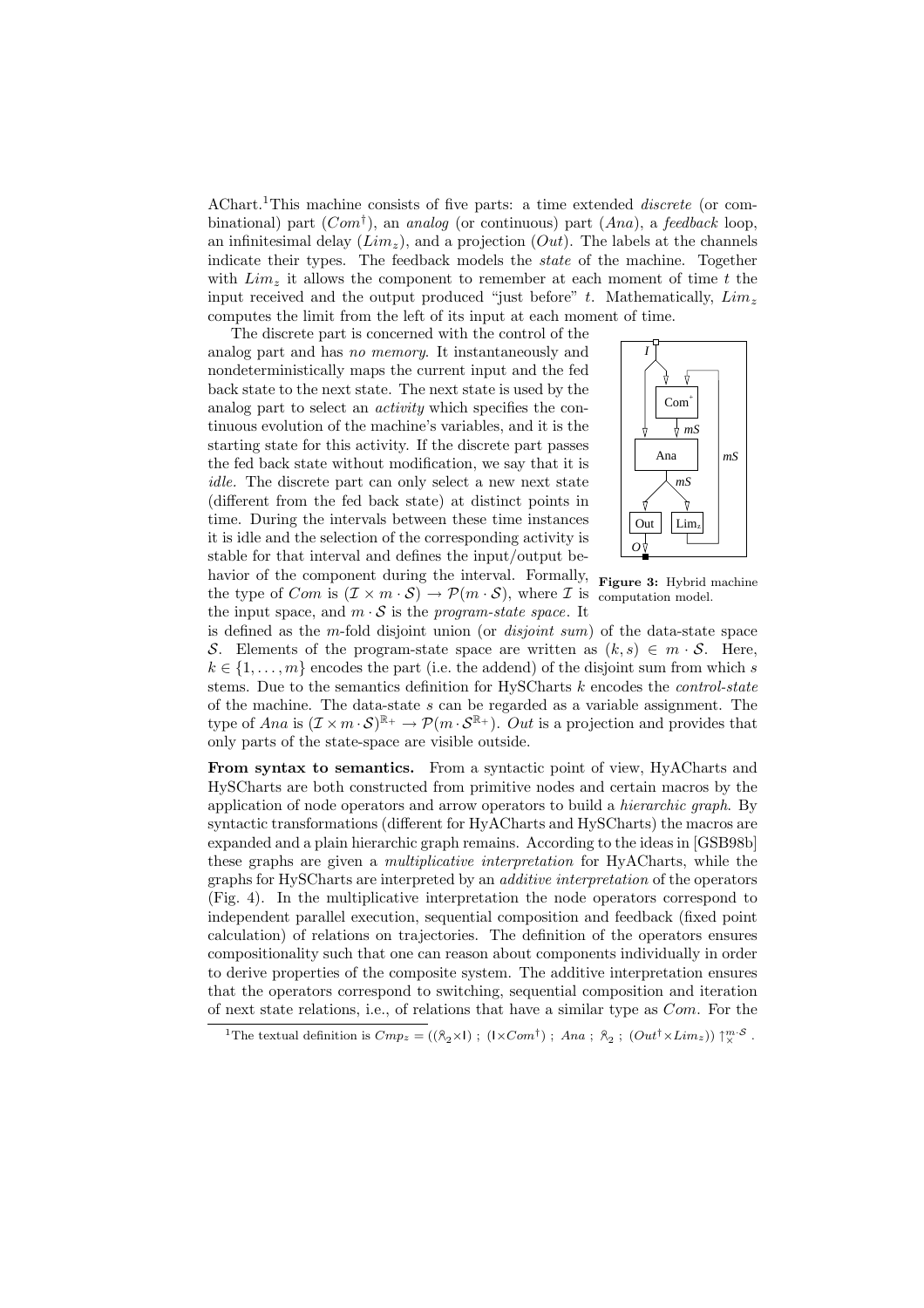

Figure 4: Principle of the semantics definition for HyCharts.

definition of the analog part a time extended version of the additive operators is defined. The time extended sum operator allows switching between different continuous input/output behaviors (or activities).

## 5 Mapping HyROOM into HyCharts

We outline a mapping from MaSiEd architecture diagrams, block diagrams and MaSiEd state machines to HyACharts and HySCharts, respectively (left part of Table 1). Based on HyCharts' semantics this implicitly defines the semantics of MaSiEd. The right part of the table results from the HyChart semantics definition as defined in [GSB98a, GS98].

Motivation. There are three main reasons which motivate the desire for a semantic foundation of HyROOM: validation techniques, tool integration, and (time) refinement/refactoring.

First, we are beginning to develop validation techniques for HyROOM models which are based on using ideas from model checking and logic programming for automatic test case generation (see [PL01] for related work in a purely discrete context). Since model checking and logic programming are largely based on mathematical principles, a mapping from HyROOM to such principles is mandatory.

Second, in concrete development processes the application of special purpose tools which are not integrated in the CASE tool environment provided by a single supplier is often inevitable. A mapping from one syntax to another usually is not enough, since distinct tools may interpret the same syntactic entity differently. Thus, the meaning of a notation also has to be defined and taken into account when tools are coupled. Otherwise there is an inherent danger of serious bugs resulting from slightly different interpretations.

Finally, the mapping of HyROOM to HyCharts makes a set of refactoring and refinement methods (see [Sta01] for the latter) accessible to HyROOM. These methods focus on the refinement of state machines (HySCharts). They make some techniques introduced in [Rum96, Sch01] amenable to HySCharts. However, their major aim is to support the transition from a specification with a continuous time model to specification with an underlying *discrete time* model. Due to the simplicity of the mapping from HyROOM to HyCharts, it is straightforward to transfer these methods to HyROOM. Besides design modifications which preserve vital properties, they also offer a systematic way to derive a suitable size of the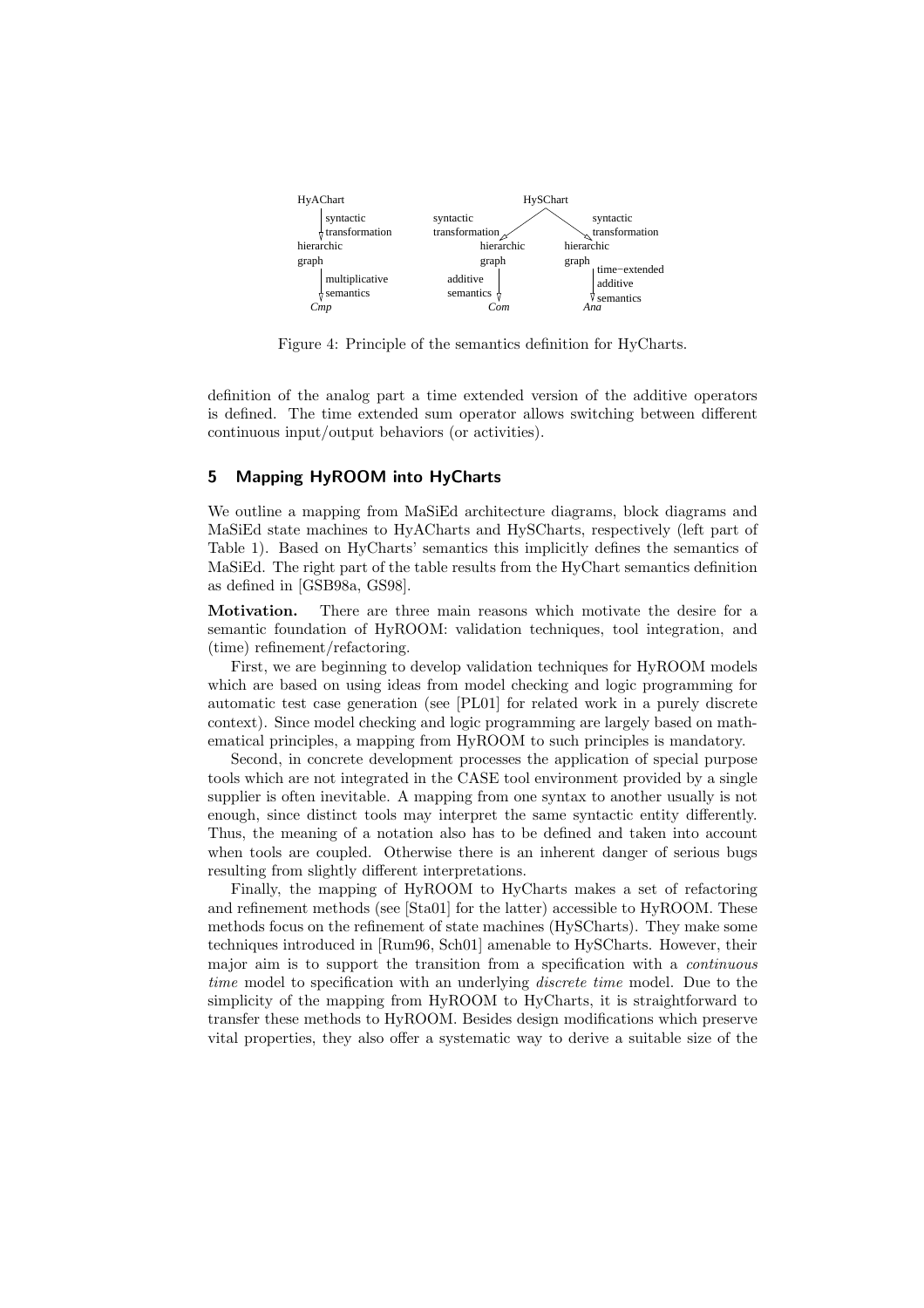| architecture  | $\rightarrow$ HyAChart                     | $\rightarrow$ $Cmp \in \mathcal{I}^{\mathbb{R}_+} \rightarrow \mathcal{P}(\mathcal{O}^{\mathbb{R}_+})$                                           |
|---------------|--------------------------------------------|--------------------------------------------------------------------------------------------------------------------------------------------------|
| diagram       |                                            |                                                                                                                                                  |
|               | block diagram $\rightarrow$ HyAChart, pre- | $\rightarrow$ $Cmp \in \mathcal{I}^{\mathbb{R}_+} \rightarrow \mathcal{P}(\mathcal{O}^{\mathbb{R}_+})$                                           |
|               | defined blocks                             |                                                                                                                                                  |
| state machine |                                            | $\rightarrow$ HySChart, set of $\rightarrow$ Com $\in (\mathcal{I} \times m \cdot \mathcal{S}) \rightarrow \mathcal{P}(m \cdot \mathcal{S})$ and |
|               | initial states                             | $Ana \in (\mathcal{I} \times m \cdot \mathcal{S})^{\mathbb{R}_+} \rightarrow \mathcal{P}(m \cdot \mathcal{S}^{\mathbb{R}_+})$                    |
|               |                                            | resulting in $Cmp_z \in \mathcal{I}^{\mathbb{R}_+} \to \mathcal{P}(\mathcal{O}^{\mathbb{R}_+})$                                                  |

Table 1: From MaSiEd via HyCharts to relations.

time steps used in the simulation by MaSiEd. Formally, if the time step is chosen appropriately, the behavior of a discrete-time simulation with this step size is a refinement of the behavior of the original system with continuous time model. Note that if a step size is chosen without the guidance offered by formal refinement methods there is no mathematically guaranteed relation to the behavior of the specified system. In any case, deeply mathematical development support become possible by means of the formal foundation of HyROOM.

MaSiEd and HyChart abstract syntax. Table 2 lists the main constituents of MaSiEd architecture diagrams, block diagrams, MaSiEd state machines, Hy-ACharts and HySCharts. Furthermore, it indicates which concepts are mapped to each other. [SPP01] explains the mapping in greater detail, considers further MaSiEd concepts and also discusses the well-definedness of the resulting semantics, which in particular is not guaranteed for all kinds of block diagrams.

Architecture diagrams. As Table 2 indicates, the constituents of MaSiEd architecture diagrams and HyACharts are very similar. In order to obtain a Hy-AChart from a MaSiEd architecture diagram primitive capsules defined by block diagrams are mapped to HyAChart components; their semantics is explicitly defined by the translation of the block diagram (see below). Each capsule defined by a state machine is mapped to a primitive HyAChart component defined by the HySChart resulting from translating the state machine to a HySChart (see below). A capsule defined by a MaSiEd architecture diagram is mapped to a HyAChart component which is, in turn, defined by applying this mapping recursively to the subdiagram. For the mapping from MaSiEd connectors to HyACharts channels it is necessary to replace each bidirectional connector by two unidirectional channels in a consistent way. Apart from that some extension of HyAChart component interfaces is necessary to reflect the buffered communication associated with bindings in MaSiEd. The details are rather technical and are given in [SPP01].

Block diagrams. A mapping from block diagrams to HyACharts can be defined as follows. We limit the block diagrams we want to consider to only containing primitive blocks for arithmetic operations like addition, multiplication, division and integration, which are most important in practice.<sup>2</sup> Each hierarchic block is mapped to a hierarchic HyAChart component and the mapping is applied recursively to the block's defining block diagram. Block diagram channels are directly

<sup>&</sup>lt;sup>2</sup>MaSiEd also allows the direct specification of blocks with  $C++$  code. In the context of HyCharts, the semantics of such blocks would have to be provided by the designer.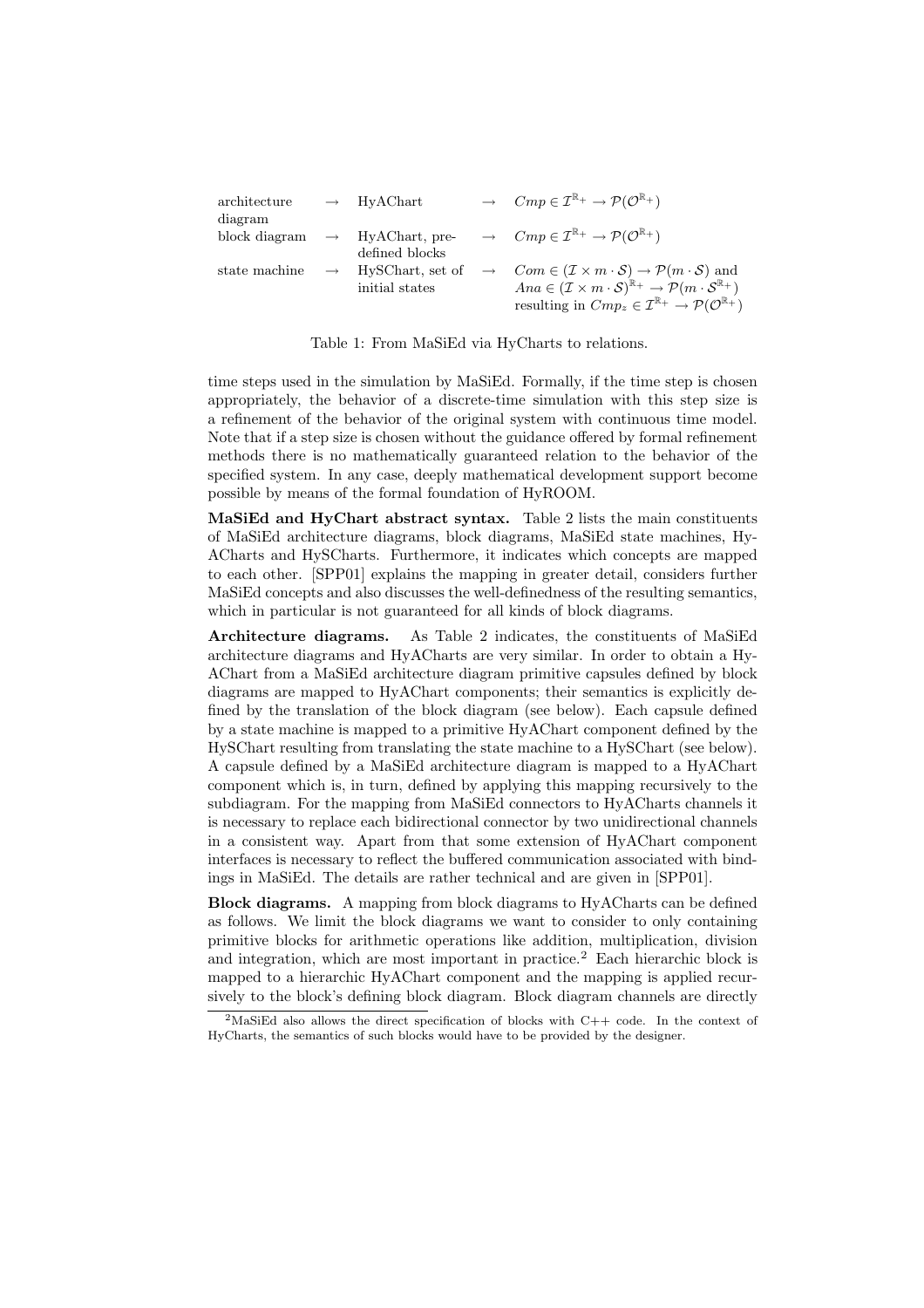| MaSiEd architecture diagram            | HyAChart                                   |  |
|----------------------------------------|--------------------------------------------|--|
| primitive capsules (with ports) as     | primitive components,                      |  |
| block diagrams                         | semantics directly defined                 |  |
| primitive capsules (with ports) as     | primitive components as HySCharts          |  |
| state machines                         |                                            |  |
| capsules in architecture diagrams      | components as HyACharts                    |  |
| connectors between bidirectional ports | unidirectional channels between components |  |
| block diagram                          | HyAChart                                   |  |
| primitive blocks, predefined           | primitive compts., sem. defined explicitly |  |
| hierarchic blocks as block diagrams    | components as HyAChart                     |  |
| unidirectional channels between blocks | unidirectional channels between components |  |
|                                        |                                            |  |
| MaSiEd state machine                   | <b>HySChart</b>                            |  |
| primitive states with transition       | primitive states with transition points,   |  |
| points, entry and exit code,           | entry and exit action,                     |  |
| block diagram                          | activity                                   |  |
| hierarchic states as state machine     | hierarchic states as HySChart, with        |  |
| with transition points, entry and      | transition points, entry and exit          |  |
| exit code, block diagram               | action, activity                           |  |
| transitions between transition         | transitions between transition points      |  |
| points, with code (guard+assignmt.)    | with (guarded) action                      |  |
| initial transition to transition       | explicit by definition of initial states   |  |

Table 2: Main syntactic entities and their mapping.

mapped to HyAChart channels. Thus, we finally end up with primitive blocks. Each primitive block is mapped to a primitive HyAChart component whose semantics is explicitly defined according to the respective arithmetic operation. For instance, the semantics of the HyAChart components for addition  $+$  and integration int is defined as follows:

$$
+ \in (\mathbb{R} \times \mathbb{R})^{\mathbb{R}_{+}} \to \mathcal{P}(\mathbb{R}^{\mathbb{R}_{+}}) \quad int_c \in \mathbb{R}^{\mathbb{R}_{+}} \to \mathcal{P}(\mathbb{R}^{\mathbb{R}_{+}}) + (\iota, \kappa)(t) = \iota(t) + \kappa(t) \quad int_c(\iota)(t) = \int_0^t \iota(u) du + c
$$

where  $c$  is a constant used as the initial value of the integrator. Since the trajectories we consider are piecewise Lipschitz continuous, the integral is guaranteed to exist for every interval where the input is Lipschitz continuous and it will result in a piecewise Lipschitz continuous output. The definitions for the other operations are similar.

Applying the semantics definition of [GS98] to the resulting HyAChart then yields a relation on input and output trajectories, parameterized with the start values of the integrator blocks of the original block diagram. This relation being the semantics of the block diagram, it needed in the translation of MaSiEd architecture diagrams and for the translation of MaSiEd state machines, which also contain block diagrams, to HySCharts.

State machines. In the mapping from MaSiEd state machines to HySCharts each primitive state with its transition points is mapped to a HySChart state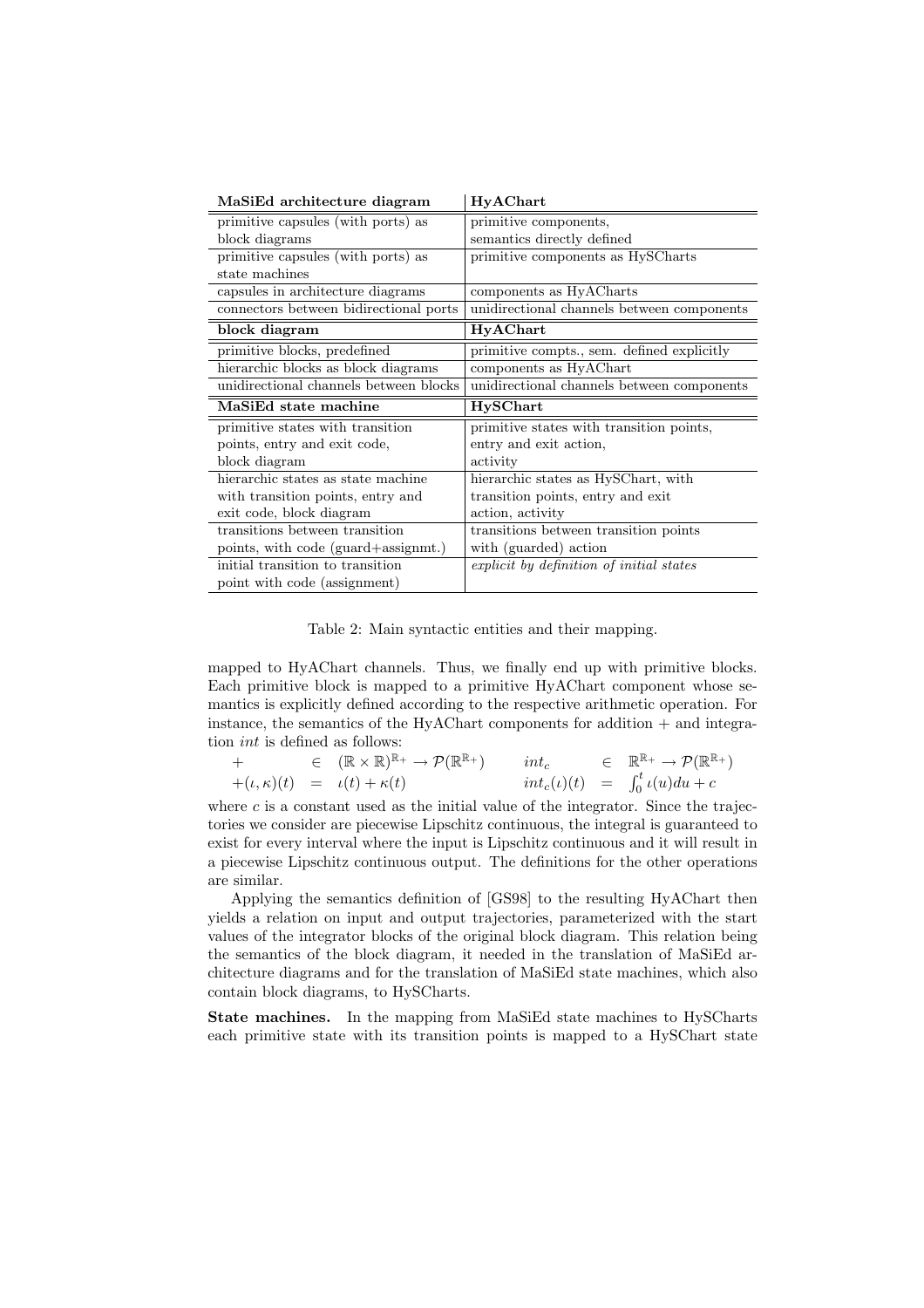with similar transition points. We assume a semantics for the (subset of)  $C++$ code which defines entry and exit actions and transition actions to be given as a relation on the input, the state machine's present data state and its next data state,  $\lbrack . \rbrack \rbrack \in \mathcal{I} \times \mathcal{S} \times \mathcal{S}$ . With this semantics the HySChart state gets entry and exit action  $[entry]$  and  $[exit]$ , respectively. The block diagram associated with the state in MaSiEd is mapped to an activity of the HySChart state. This requires the semantics mapping of block diagrams as outlined above and some conversion of the resulting relation's type to suit to the type of activities. Details of this conversion as well as some further aspects concerning the triggering of transitions by block diagrams are described in [SPP01].

Every transition in the MaSiEd state machine between two transition points is mapped to a HySChart transition between the images of the transition points. The semantics of the  $C++$  code which is specified for the transition in MaSiEd is associated with the image of the transition in the HySChart. It is defined as for entry/exit actions.

Each hierarchic state with its transition points in the MaSiEd state machine is mapped to a hierarchic state with corresponding transition points in the resulting HySChart. The hierarchic state's entry and exit action, and its associated block diagram are treated just as for primitive states (see above). Then the mapping is applied recursively to the substates and the transitions contained within the hierarchic state.

Initialization of the MaSiEd state machine is directly mapped to the semantics level of HySCharts yielding an element of the HySChart's state space. While the mapping sketched here does not cover some special state machine concepts like history connectors it does cover the important means of preemptive transitions. For details on initialization and these further concepts the reader is deferred to [SPP01]. The small example in the Appendix sketches a part of the result of applying the defined mapping to get the semantics of a part of the model depicted in Fig. 2.

#### 6 Conclusion

In this paper we outlined MaSiEd, a prototype tool for modeling and simulation of hybrid systems specifically targeting at the application field of process automation. The modeling concepts, an adaption of concepts from UML, Rational Rose RealTime and ROOM [Gro00, Cor01, SGW94], have been described and demonstrated along the lines of an example taken from an industrial case study. It has been argued that there is need for a formal semantics reflecting the tool's simulation semantics: A development process with refinement is desired as well as the application of formal methods to hybrid models is. Furthermore, the coupling of notations for discrete and continuous systems had to be clarified.

For the vital concepts of the notations supported by MaSiEd a mapping to the formal HyCharts notation [GSB98a] was outlined (see [SPP01] for more details; the semantics of HySCs has been defined in [GKS00]). This results in a formal semantics for the notations used in the tool. Although MaSiEd and HyCharts stem from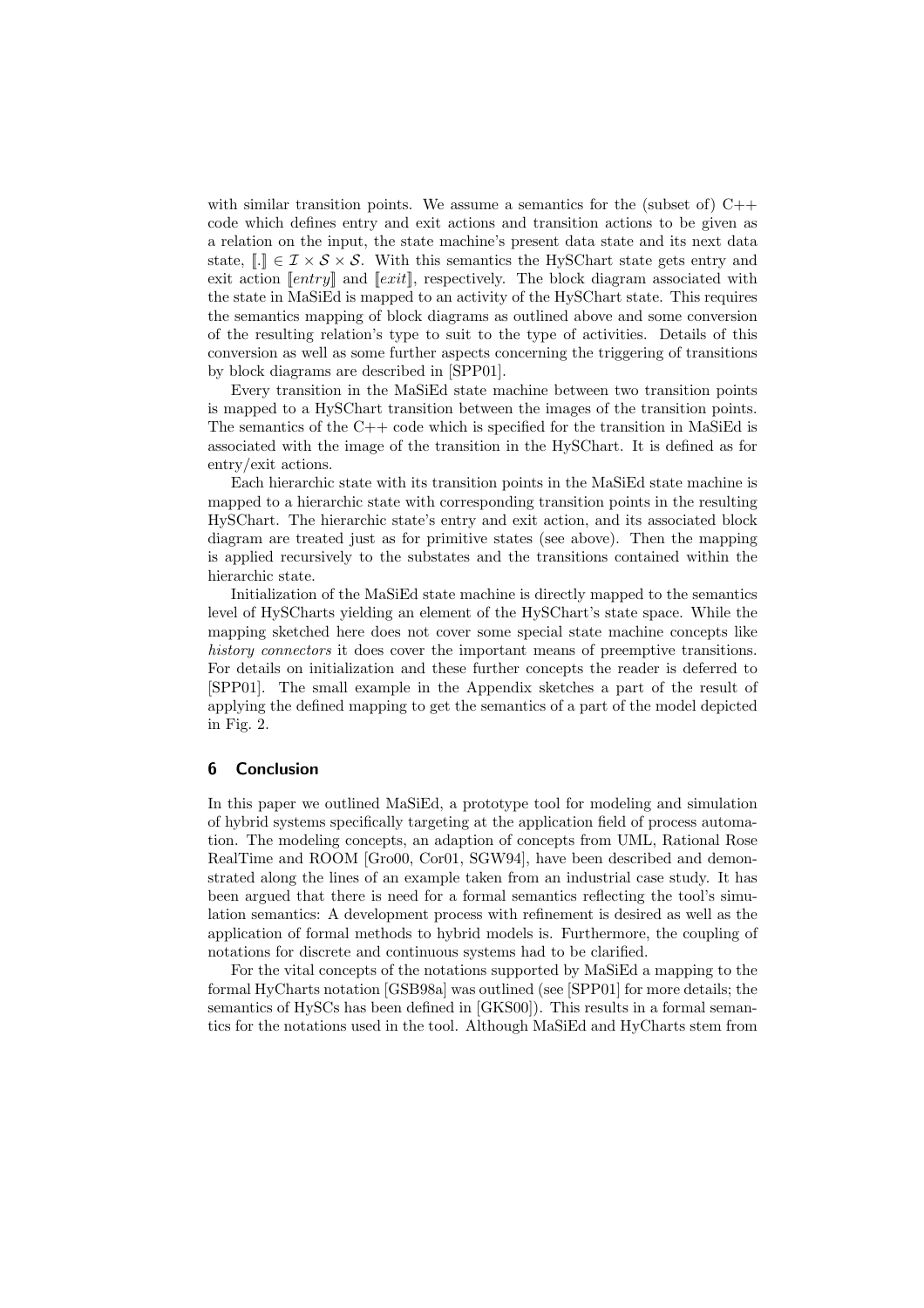independent work at the authors' affiliations, the mapping itself is straightforward in large parts, since ROOM is a common root for both lines of work. (MaSiEd was developed with the aim of obtaining a practical *development tool* for test beds of PLCs, while the development of HyCharts targeted at designing a mathematically precise formalism for the practical modeling of hybrid systems.) However, complications arise in the mapping from block diagrams to continuous activities in HyCharts because the implementation related decisions made in MaSiEd differ in some details from the ideas underlying activities in HyCharts [SPP01].

Currently, HyROOM and MaSiEd do not include a notation of class diagrams. Their incorporation (e.g., similar to [FNW98]) is the focus of current work. We consider sound refactoring of (hybrid) pipe and filter architectures a crucial activity within a development process. In addition to automated test case generation, this huge domain also is the subject of ongoing work.

Acknowledgment. We would like to thank Lingxiang Xu for providing the original case study as well as Oscar Slotosch for valuable comments on a draft version of this paper.

# References

- [ACHH93] R. Alur, C. Courcoubetis, T.A. Henzinger, and P.-H. Ho. Hybrid automata: an algorithmic approach to the specification and verification of hybrid systems. In Hybrid Systems I, LNCS 736. Springer-Verlag, 1993.
- [AGH<sup>+</sup>00] R. Alur, R. Grosu, Y. Hur, V. Kumar, and I. Lee. Modular specification of hybrid systems in Charon. In Proc. of HSCC'00, LNCS 1790. Springer-Verlag, 2000.
- [AT98] J. Albert and Tomaszunas. Komponentenbasierte Modellbildung und Echtzeitsimulation kontinuierlich-diskreter Prozesse. In Proc. VDI/VDE GMA-Kongreß Meß- und Automatisierungstechnik, Ludwigsburg, Germany, 1998.
- [Bec99] K. Beck. Extreme Programming Explained: Embrace Change. Addison Wesley, 1999.
- [Bro99] M. Broy. A Logical Basis for Modular Systems Engineering. In Calculational System Design, volume 173 of NATO Science Series F. IOS Press, 1999.
- [Cor01] Rational Software Corporation. Rational Rose RealTime. http://www.rational. com/products/rosert/index.jsp, 2001.
- [FNW98] V. Friesen, A. Nordwig, and M. Weber. Object-oriented specification of hybrid systems using  $UML^h$  and  $ZimOO$ . In *Proc. 11th Int. Conf. on the*  $Z$ Formal Method (ZUM), LNCS 1493. Springer, 1998.
- [Fow99] M. Fowler. Refactoring Improving the Design of Existing Code. Addison Wesley, 1999.
- [GKS00] R. Grosu, I. Krüger, and T. Stauner. Hybrid Sequence Charts. In Proc. of ISORC 2000. IEEE, 2000.
- [GNRR93] R.L. Grossman, A. Nerode, A.P. Ravn, and H. Rischel, editors. Hybrid Systems I, LNCS 736. Springer-Verlag, 1993.
- [Gro00] Object Management Group. Unified Modeling Language (UML), version 1.3. www.omg.org/technology/documents/new formal/unified modeling language.htm, 2000.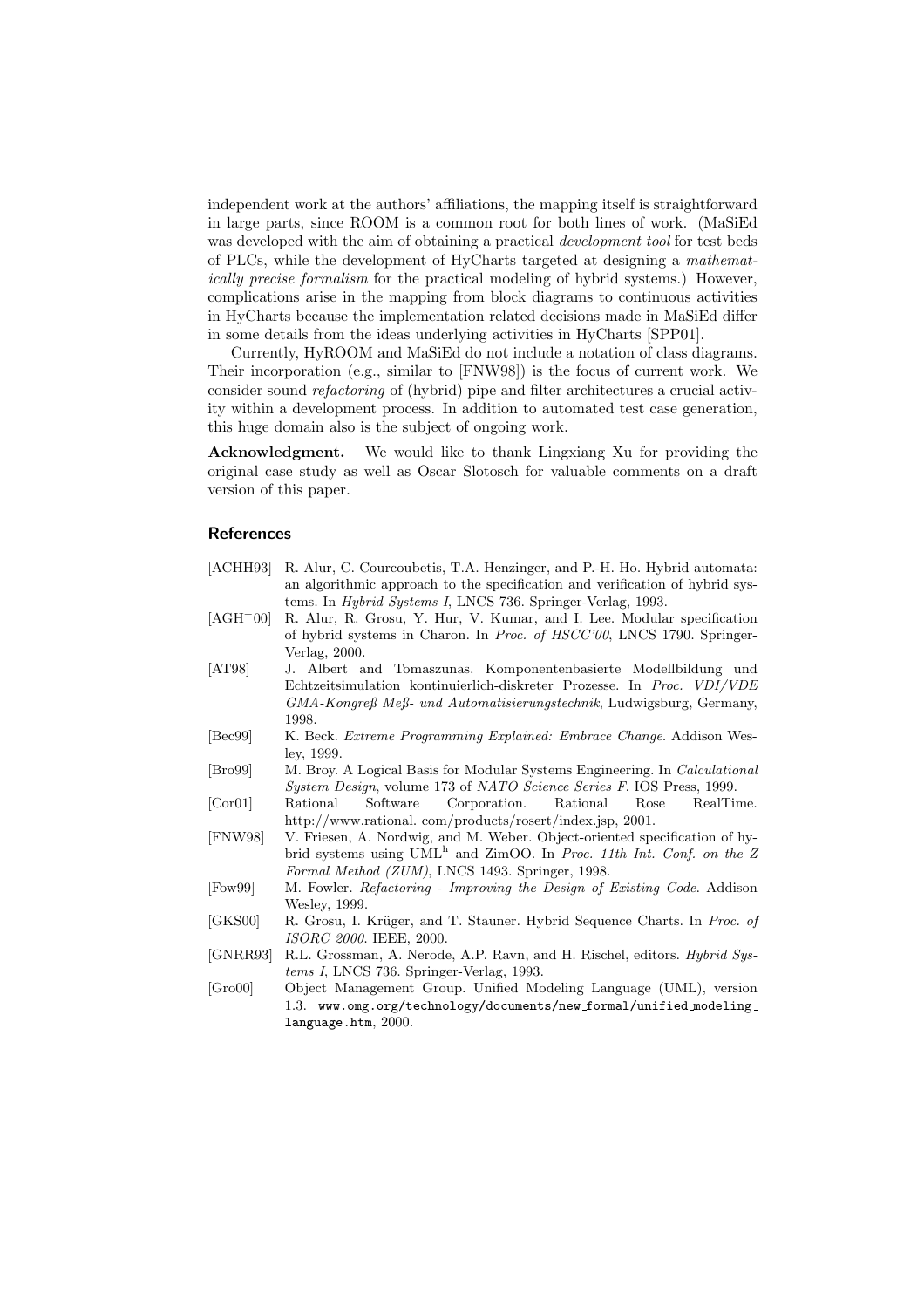- [GS98] R. Grosu and T. Stauner. Modular and visual specification of hybrid systems – an introduction to HyCharts. Technical Report TUM-I9801, Technische Universität München, 1998.
- [GSB98a] R. Grosu, T. Stauner, and M. Broy. A modular visual model for hybrid systems. In Proc. of FTRTFT'98, LNCS 1486. Springer-Verlag, 1998.
- [GSB98b] R. Grosu, Gh. Stefănescu, and M. Broy. Visual formalisms revisited. In Proc. of Int. Conf. on Application of Concurrency to System Design (CSD'98), 1998.
- [KP92] Y. Kesten and A. Pnueli. Timed and hybrid statecharts and their textual representation. In J. Vytopil, editor, Proc. of FTRTFT'92, LNCS 571. Springer-Verlag, 1992.
- [LSVW96] N.A. Lynch, R. Segala, F.W. Vaandrager, and H.B. Weinberg. Hybrid I/O automata. In Hybrid Systems III, LNCS 1066. Springer-Verlag, 1996.
- [Mos99] P. J. Mosterman. An overview of hybrid simulation phenomena and their support by simulation packages. In Hybrid Systems Computation and Control (HSCC'99), LNCS 1569. Springer-Verlag, 1999.
- [MS00] O. Müller and T. Stauner. Modelling and verification using linear hybrid automata - a case study. Mathematical and Computer Modelling of Dynamical Systems, 6(1):71–89, 2000.
- [PL01] A. Pretschner and H. Lötzbeyer. Model Based Testing with Constraint Logic Programming: First Results and Challenges. In Proc. 2nd Intl. Workshop on Automated Program Analysis, Testing, and Verification (WAPATV'01), May 2001.
- [PPS00] I. Péter, A. Pretschner, and T. Stauner. Heterogeneous Development of Hybrid Systems. In Proc. Rigorose Entwicklung software-intensiver Systeme, pages 83–93, Berlin, 2000.
- [PSS00] A. Pretschner, O. Slotosch, and T. Stauner. Developing Correct Safety Critical, Hybrid, Embedded Systems. In Proc. of New Information Processing Techniques for Military Systems. NATO Research, 2000.
- [Rum96] B. Rumpe. Formale Methodik des Entwurfs verteilter objektorientierter Sys $teme$ . Ph.D. thesis (in German), Technische Universität München, 1996.
- [Sch01] P. Scholz. Incremental design of statechart specifications. Science of Computer Programming, 40(1):119–145, 2001.
- [SGW94] B. Selic, G. Gullekson, and P. T. Ward. Real-Time Object-Oriented Modeling. John Wiley & Sons Ltd, Chichester, 1994.
- [SPP01] T. Stauner, A. Pretschner, and I. Péter. Approaching a hybrid UML-RT: Tool support and Formalization. Technical report, TU München, 2001. To appear.
- [Sta01] T. Stauner. Systematic Development of Hybrid Systems. PhD thesis, Technische Universität München, to appear 2001.
- [vdB94] M. von der Beeck. A comparison of statecharts variants. In Proc. of FTRTFT'94, LNCS 863. Springer-Verlag, 1994.

#### A Example: Hierarchic Graph for State  $OK$

Fig. 5 depicts the hierarchic graph for state OK (and substates Change, Thread and Wind) of the MaSiEd state machine in Fig. 2. The graph defines the state transition relation of  $OK$  and results from mapping the state machine to a HySChart as described in this paper and then deriving this HySChart's discrete part by